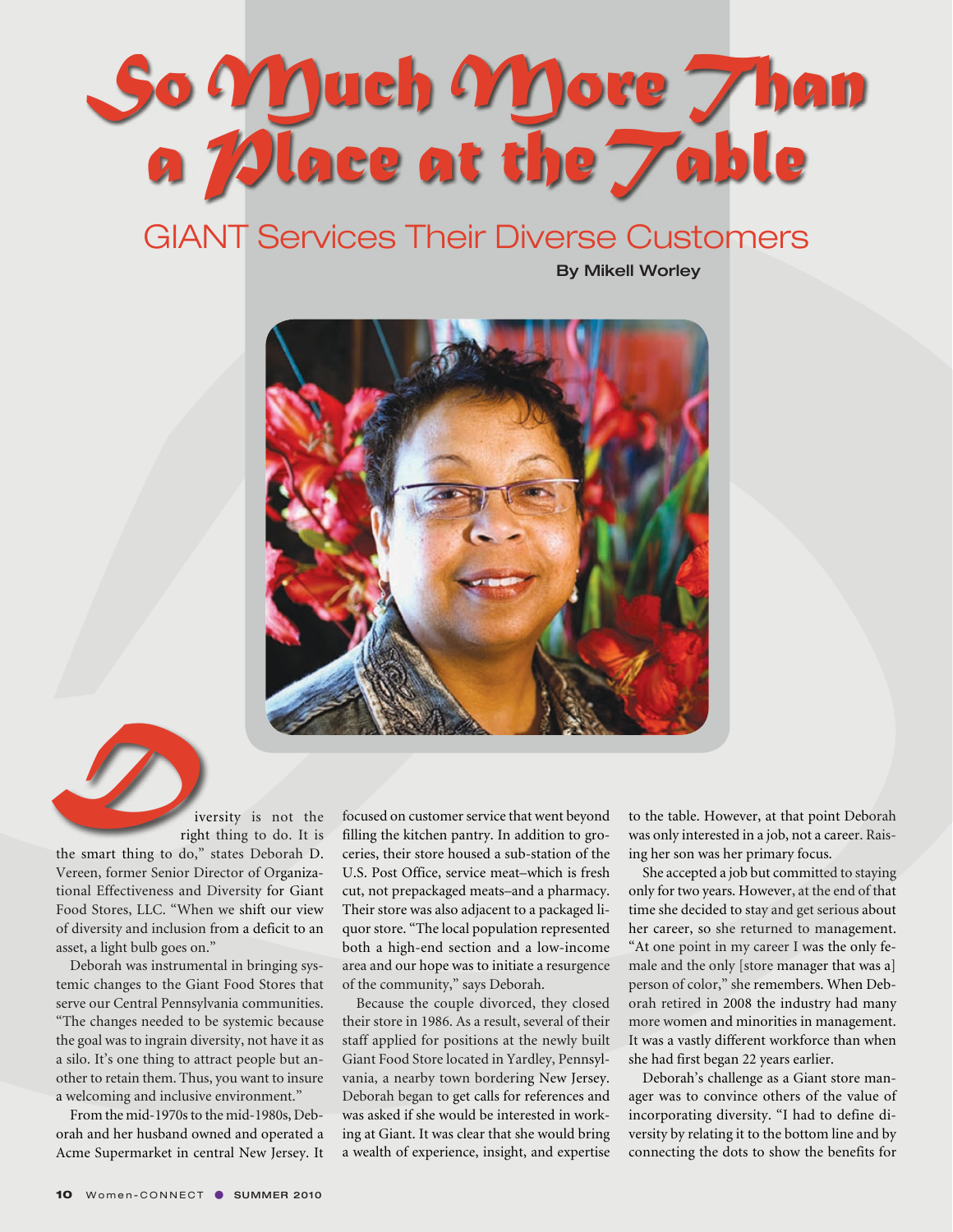

the organization." The census was one of the first tools Deborah used to initiate change.

"I believe in asking pertinent questions, so I asked, 'What percentage of the population are people of color in the four states we serve? (Pennsylvania, Maryland, West Virginia, and Virginia)' I was told it was 10 percent, but I

was convinced that it was higher. Through demographic analysis I determined it was an average of 25 percent-[an error gap of] 15 percent. The potential for increasing our customer base was significant. In order to be responsive, products, staffing, marketing, and community involvement all needed to embrace diversity and satisfy the needs of our customers," reasoned Deborah.

That was only the first step. There was fear and resistance to the changes, so she worked diligently to help the staff work through their reservations. "Our view of diversity, whether through business or personal experience, is based on when, from whom, and how we received our

information," states Deborah, currently president and CEO of Deborah Vereen, LLC, Diversity and Inclusion Strategies. "Many may have had negative experiences, formed bias presumptions, or were misinformed. Our perspective changes when we have the appropriate data and view diversity as an opportunity."

## A few of Deborah D. Vereen's "Pearls of Wisdom" relating to diversity:

*C*hange is Constant—Be Receptive and Recognize the Opportunities!

**D** iversity is the Art of Independently Working Together—Working Together Precedes Winning Together



Deborah applied creativity and innovation to assist the team in working through changes. She developed and delivered workshops including "The Cover of the Book" and "Adjusting Your Business Lens." She recorded excerpts from a collection of her favorite quotes that she calls "Pearls of Wisdom" on her voice-

> mail, changing them frequently to send the messages that were appropriate at the time.

In 2003, five years before Deborah was scheduled to leave her position, she created an employee resource group that continues to ingrain diversity into all aspects of the organization. The creation of ALANA (African American, Latino, Asian, Native American) provided access and opportunity for diverse perspectives. The group provides input to Giant executives on staffing, marketing, product selection, and community involvement and has proved to be an invaluable resource.

Deborah also created the Female Leadership Advisory Council in 2006. Originally